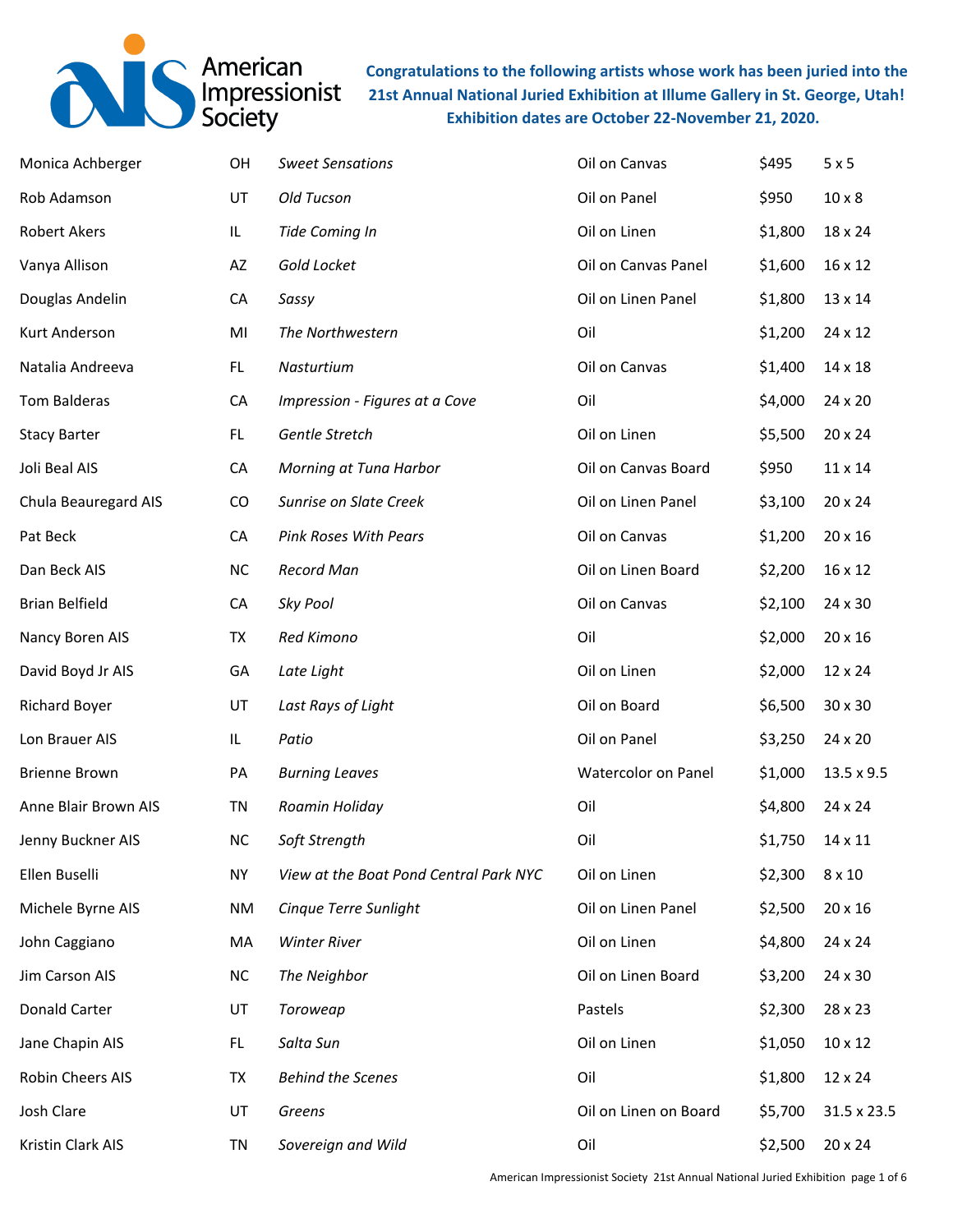| Michael Clark AIS           | CO            | <b>Spring Lilacs</b>          | Oil                     | \$1,050 | 24 x 24       |
|-----------------------------|---------------|-------------------------------|-------------------------|---------|---------------|
| Patricia Clayton AIS        | WA            | After the Sunset              | Oil on Canvas           | \$2,600 | 12 x 24       |
| Amy Collins                 | AL            | Cookie Monster                | Oil                     | \$950   | 14 x 11       |
| Michael Compton             | MA            | The Pond                      | Oil on Canvas           | \$1,200 | 16 x 20       |
| Gary Cooley                 | NC            | Into Atlanta                  | Oil on Linen            | \$2,400 | 16 x 20       |
| C.M. Cooper                 | CA            | Vintage White                 | Oil on Panel            | \$3,800 | 20 x 16       |
| <b>Bill Cramer AIS</b>      | AZ            | Deep Time                     | Oil on Linen            | \$4,300 | 24 x 24       |
| James Crandall AIS          | CA            | Abandoned White House No. 2   | Oil on Mounted Linen    | \$3,800 | 19 x 26.6     |
| Mark Daly AIS               | OH            | <b>White Boat Reflections</b> | Oil on Linen            | \$2,500 | 12 x 9        |
| <b>Barbara Davis AIS</b>    | AL            | <b>Blush and Bashful</b>      | Oil on Canvas           | \$1,000 | 20 x 20       |
| Julie Davis AIS             | TX            | Gatekeepers                   | Oil on Panel            | \$1,150 | 11 x 14       |
| Lorraine Dawson             | CA            | Gerber Daisy Talk             | Oil on Panel            | \$700   | 11 x 14       |
| Christine Debrosky AIS      | AZ            | Woodland Confetti             | Soft Pastel on Archival | \$2,250 | 16 x 20       |
| Katie Dobson Cundiff AIS    | FL.           | Crab Shack Chaos              | Oil                     | \$1,650 | 14 x 18       |
| Fred Doloresco AIS          | IN            | Fish Town                     | Oil/Gesso Board         | \$1,600 | 16 x 12       |
| Leslie Dyas                 | KY            | <b>Lowcountry Loquats</b>     | Oil on Linen            | \$1,200 | 13.5 x 11     |
| Frank Eber AIS              | CA            | Aix Belfry                    | Oil on Board            | \$1,200 | 10 x 16       |
| Susan Elwart Hall AIS       | WA            | Sensational Yellow            | Oil on Board            | \$900   | $10 \times 8$ |
| Lisa Engle                  | TN            | The Produce Aisle             | Oil on Linen            | \$850   | 20 x 16       |
| Mark Farina AIS             | CA            | Clouds Over PT Lobos          | Oil on Canvas           | \$1,800 | 11 x 14       |
| <b>Trey Finney</b>          | SC            | <b>Dockside Blues</b>         | Acrylic                 | \$4,800 | 24 x 24       |
| Kelli Folsom                | CO            | Delighting in the Dance       | Oil                     | \$1,700 | 12 x 12       |
| <b>Diane Frossard AIS</b>   | TX            | Entourage                     | Oil on Panel            | \$1,500 | 8 x 14        |
| Philippe Gandiol            | CA            | Homage                        | Oil on Linen            | \$2,700 | 24 x 18       |
| Mary Garrish AIS            | FL.           | Pine Forest with Rising Moon  | Oil on Linen            | \$6,800 | 30 x 30       |
| Ilene Gienger-Stanfield AIS | OR            | Comfortable                   | Pastel                  | \$3,500 | 31 x 20       |
| Millie Gosch AIS            | GA            | Peach Orchard                 | Oil on Panel            | \$1,400 | 10 x 20       |
| Lindsey Bittner Graham AIS  | CO            | <b>Driving Lines</b>          | Oil on Panel            | \$2,900 | 16 x 18       |
| Joseph Gyurcsak AIS         | $\mathsf{NJ}$ | <b>Illumination</b>           | Acrylic                 | \$1,600 | 12 x 12       |
| Nancy Haley                 | CO            | Sushi Kitchen                 | Oil on Linen            | \$2,400 | 20 x 16       |
| Marc Hanson                 | GA            | <b>Harbor Impression</b>      | Oil on Canvas           | \$1,900 | 16 x 12       |
| Ann Hardy AIS               | TX            | Let's Get You Home            | Oil on Linen            | \$2,600 | 24 x 18       |
| Liz Haywood-Sullivan        | MA            | Indigo Dawn                   | Soft Pastel             | \$7,500 | 24 x 18       |
| Marjorie Hicks              | TN            | <b>Building Dreams</b>        | Oil                     | \$1,600 | 12 x 12       |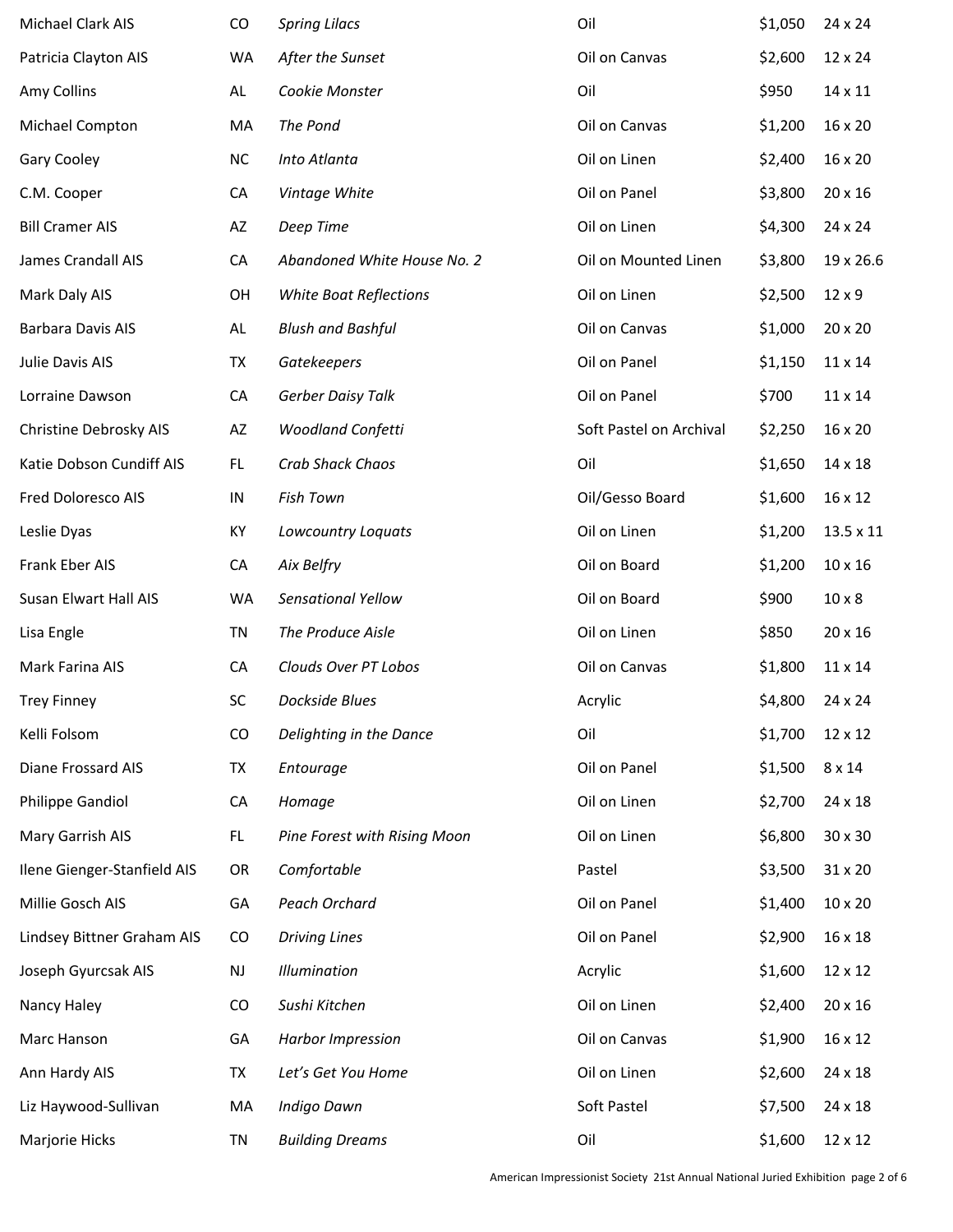| <b>Emily Hirn</b>        | GA        | Lara with Red Drape                 | Oil on Panel         | \$1,450 | 16 x 12       |
|--------------------------|-----------|-------------------------------------|----------------------|---------|---------------|
| Michael Holter AIS       | TX        | Laundry Day                         | Watercolor           | \$800   | 12 x 16       |
| Susan Hong-Sammons       | MA        | Lady Ace                            | Oil                  | \$3,300 | 36 x 24       |
| Susan Hotard AIS         | TX        | Fred's Neighbor                     | Oil on Linen         | \$1,500 | 14 x 11       |
| Hai Ou Hou AIS           | MD        | <b>Morning Marsh</b>                | Oil                  | \$2,000 | 14 x 14       |
| <b>Neal Hughes</b>       | NJ        | Windy Refuge                        | Oil on Linen         | \$3,200 | 16 x 20       |
| Jane Hunt AIS            | CO        | Lavender Field                      | Oil on Panel         | \$2,400 | 12 x 24       |
| Eric Jacobsen AIS        | OR        | Yellow House                        | Acrylic on Board     | \$2,000 | 14 x 24       |
| Barbara Jaenicke AIS     | OR        | Shimmer and Shadows Among the Pines | Oil on Linen Panel   | \$1,600 | 11 x 14       |
| Melissa Jander           | WA        | Lively Gathering                    | Oil                  | \$1,015 | 16 x 20       |
| <b>Brent Jensen AIS</b>  | CA        | Paris House Boats                   | Oil                  | \$7,500 | 24 x 36       |
| JJ Jiang                 | <b>NC</b> | <b>Eternal City</b>                 | Oil on Canvas        | \$2,000 | 14 x 11       |
| Frankie Johnson          | IL        | A Dash of Pink                      | Oil on Board         | \$800   | $10 \times 8$ |
| Sibyl Johnson            | CA        | Nude Study                          | Oil on Canvas        | \$3,000 | 20 x 16       |
| Robert Johnson AIS       | VA        | Dahlias with Asean Screen           | Oil on Linen         | \$9,000 | 30 x 24       |
| <b>Rusty Jones</b>       | TX        | Coastal Glare                       | Oil on Canvas        | \$3,250 | 18 x 24       |
| Sherri Kelcourse         | CA        | Splash                              | Oil on Linen Panel   | \$1,500 | 14 x 18       |
| Nicole White Kennedy AIS | <b>NC</b> | <b>Surfer Stripes</b>               | Oil on Canvas        | \$2,400 | 18 x 18       |
| Janice Kirstein          | <b>WA</b> | Reflections                         | Oil on Board         | \$650   | $10 \times 8$ |
| Thomas Kitts AIS         | OR        | Dining Out Late                     | Oil on Panel         | \$2,500 | 12 x 16       |
| Linda Kollacks           | IL        | Miller at Work                      | Oil on Cotton Canvas | \$3,200 | 20 x 16       |
| Shanna Kunz AIS          | UT        | Resonance                           | Oil on Linen         | \$3,200 | 16 x 20       |
| Ann Larsen AIS           | <b>NY</b> | Summer Harbor                       | Oil on Linen Panel   | \$1,300 | 12 x 12       |
| Dottie Leatherwood       | GA        | Cloaked in Southern Lace            | Oil                  | \$1,800 | 24 x 18       |
| Yi-Ching Lee             | CA        | A Red Scarf Woman in Aswan Market   | Oil                  | \$2,500 | 30 x 24       |
| Christopher Leeper       | OH        | Night Wharf                         | Acrylic on Linen     | \$1,750 | 14 x 18       |
| Shuang Li AIS            | CA        | A Painting Project                  | Watercolor on Paper  | \$3,000 | 15 x 22       |
| Carolyn Lindsey          | ΝM        | Her Day in the Sun                  | Oil                  | \$1,350 | 20 x 14       |
| Michael Lindstrom        | WA        | Yellow Bouquet                      | Oil on Panel         | \$1,400 | 20 x 24       |
| Matt Linz AIS            | MN        | Athea                               | Oil                  | \$1,000 | $12 \times 9$ |
| Margi Lucena             | ΝM        | Don't Get Too Far Away              | Soft Pastel          | \$1,000 | $9 \times 12$ |
| Rolf Lygren              | CA        | <b>Spring Lupine</b>                | Watercolor           | \$450   | $5 \times 7$  |
| <b>Robert MacPherson</b> | CA        | Arno Rowing Club                    | Oil                  | \$2,200 | 16 x 20       |
| Michael Maczuga          | AZ        | In Thought                          | Oil                  | \$1,350 | 16 x 12       |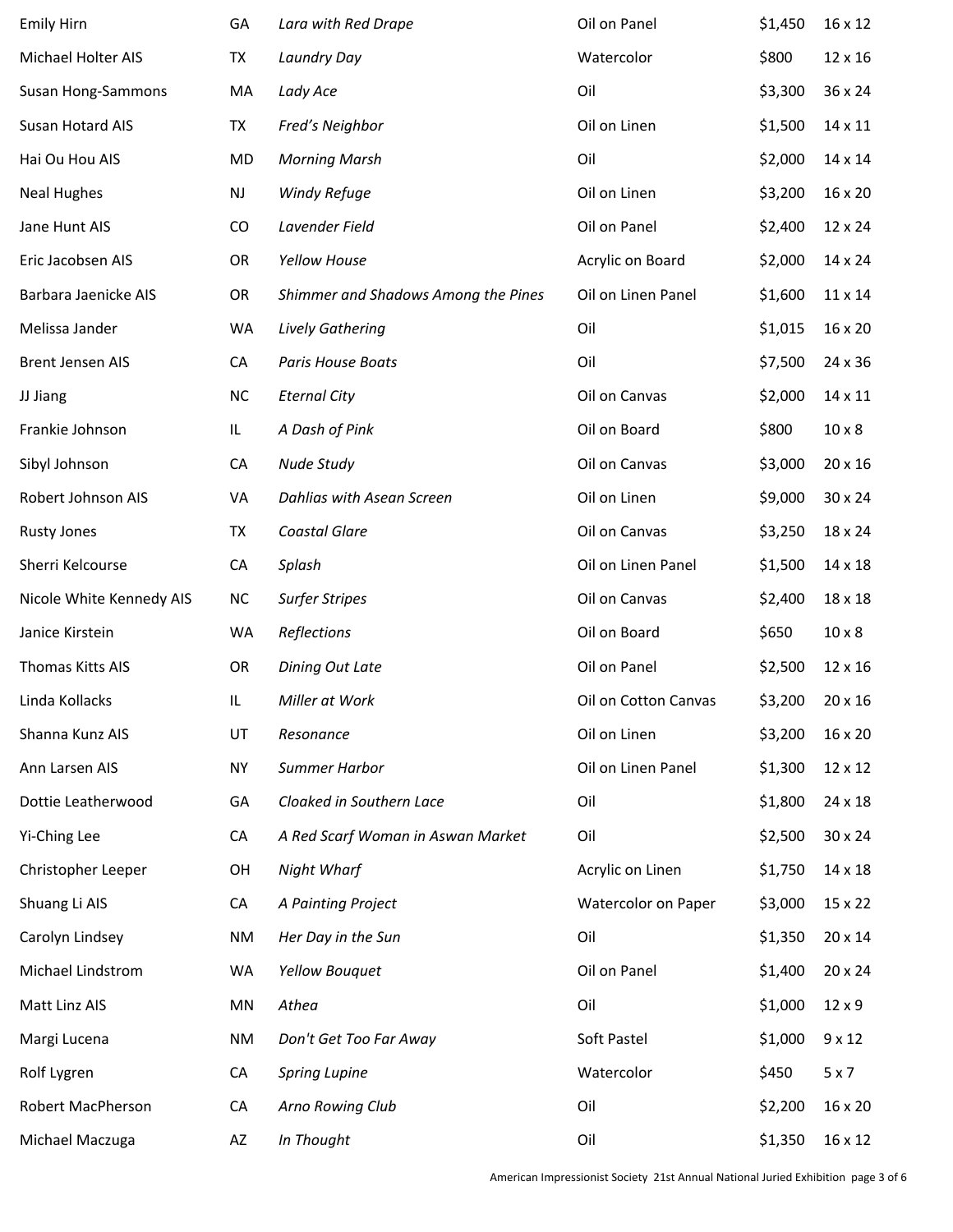| Katherine Martinez         | TX        | Splash at White Rock Lake        | Pastel                | \$1,400 | 12 x 16       |
|----------------------------|-----------|----------------------------------|-----------------------|---------|---------------|
| Diane May                  | TN        | <b>Staying Put</b>               | Oil on Linen Panel    | \$750   | $9 \times 12$ |
| Jennifer McChristian       | CA        | Late Night Barbecue              | Oil on Panel          | \$7,000 | 30 x 24       |
| Celeste McCollough         | GA        | The Bowery                       | Oil on Linen          | \$1,600 | 14 x 18       |
| Patricia McGeeney          | CA        | <b>Truth and Beauty</b>          | Oil on Linen Panel    | \$1,400 | $12 \times 8$ |
| James McGrew AIS           | OR        | Zions East Side Hidden Treasures | Oil on Linen on Birch | \$5,250 | 18 x 24       |
| Jonathan McPhillips AIS    | RI        | <b>Evolving Heritage</b>         | Oil                   | \$3,800 | 18 x 24       |
| Jim McVicker               | CA        | <b>Backlit Roses</b>             | Oil on Linen Panel    | \$4,100 | 20 x 16       |
| Patrick Meehan AIS         | CA        | Sheba                            | Oil on Linen Panel    | \$1,200 | 14 x 11       |
| Nancie King Mertz          | IL        | View Of The Vatican              | Pastel                | \$1,400 | 16 x 12       |
| Fernando Micheli           | CA        | Happiness is a Warm Gun          | Oil on Panel          | \$950   | $9 \times 12$ |
| Vanessa Miller             | AL        | Sunlit Chair                     | Oil                   | \$950   | 14 x 11       |
| Lei Min AIS                | CA        | <b>Leaving Home Soon</b>         | Oil on Canvas         | \$2,400 | 18 x 24       |
| Ross Moore                 | CA        | View up 22nd Street              | Oil on Canvas         | \$2,500 | 24 x 30       |
| Linda Mutti                | CA        | <b>Heart's Afire</b>             | Pastel                | \$1,200 | 12 x 16       |
| Tom Nachreiner AIS         | WI        | <b>Resting Spot</b>              | Oil on Canvas Panel   | \$2,000 | 12 x 16       |
| Pamela Newell AIS          | IN        | <b>Five Roses</b>                | Oil on Panel          | \$1,500 | 11 x 14       |
| Nancy Nowak AIS            | GA        | Sunday Walk on the Pier          | Pastel                | \$1,400 | 12 x 12       |
| <b>Anton Nowels</b>        | AZ        | <b>Spring Yellows</b>            | Oil on Linen          | \$3,900 | 24 x 30       |
| Kathie Odom AIS            | TN        | Deep in the Holler               | Oil on Linen          | \$2,000 | 10 x 16       |
| Sally O'Neill AIS          | UT        | Wine and Sunshine                | Oil                   | \$1,600 | 20 x 16       |
| Aline Ordman AIS           | VT        | Chrystal Vase                    | Oil on Board          | \$1,200 | 16 x 12       |
| Pamela Padgett             | <b>TN</b> | <b>Bare Necessities</b>          | Oil on Linen          | \$3,000 | 24 x 24       |
| D. K. Palecek              | WI        | <b>Teal Streaks of Light</b>     | Oil                   | \$1,800 | 24 x 12       |
| Susan Patton               | <b>MS</b> | Arrayed in Beauty                | Oil on Canvas         | \$1,200 | 12 x 36       |
| Mary Pettis AIS            | MN        | Adagio                           | Oil on Linen          | \$6,080 | 20 x 30       |
| Rachel Pettit AIS          | CO        | Morning In The Lane              | Oil on Canvas         | \$2,700 | 24 x 18       |
| <b>Elise Phillips</b>      | PA        | <b>Fall Color</b>                | Oil                   | \$1,650 | 12 x 12       |
| Susan Ploughe AIS          | IL        | Open for Business                | Oil on Linen          | \$1,900 | 15 x 15       |
| Elizabeth Pollie AIS       | MI        | The Places In Between            | Oil                   | \$1,700 | 12 x 12       |
| Lori Putnam AIS            | TN        | June Light in Runswick Bay       | Oil on Linen          | \$5,900 | 24 x 20       |
| Mary Qian AIS              | IL        | Vince                            | Oil on Canvas         | \$1,600 | 13 x 11       |
| Joanne Radmilovich Kollman | OR        | Sun Dance                        | Oil on Canvas         | \$1,600 | 20 x 24       |
| Hope Reis                  | FL.       | Lost in Thought                  | Oil on Linen Canvas   | \$4,800 | 22 x 28       |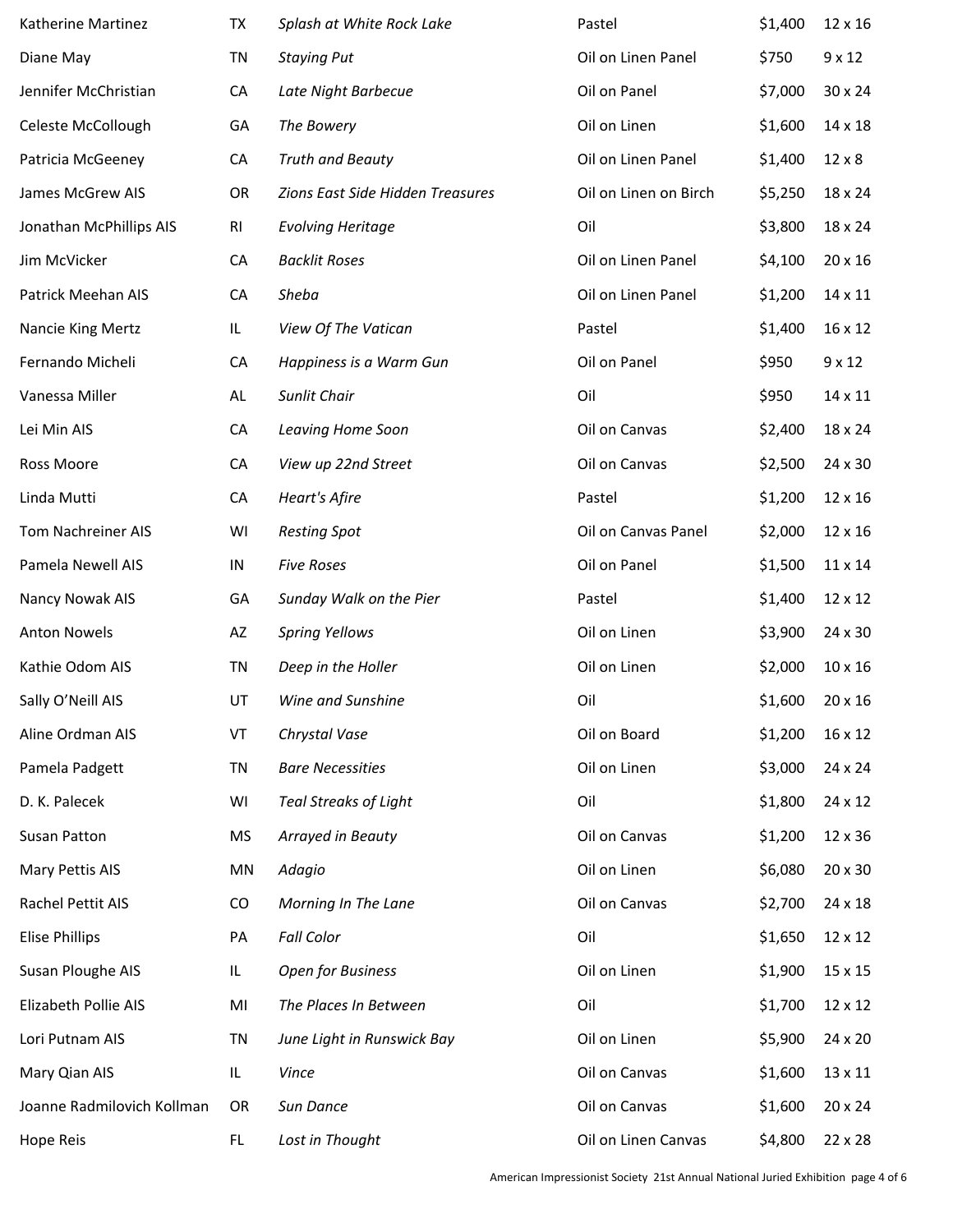| Orit Reuben                 | FL.       | Nude Figure                            | Pastel                 | \$1,200 | 18 x 12       |
|-----------------------------|-----------|----------------------------------------|------------------------|---------|---------------|
| Jennifer Riefenberg         | CO        | Winter Twilight                        | Pastel                 | \$700   | $8 \times 10$ |
| Elizabeth Robbins AIS       | UT        | Hollyhocks                             | Oil                    | \$1,800 | 18 x 13       |
| <b>Julie Rogers</b>         | UT        | <b>Dandelion Day</b>                   | Pastel                 | \$3,800 | 20 x 14       |
| Jennifer Smith Rogers       | SC        | March Afternoon                        | Oil on Linen           | \$5,100 | 30 x 24       |
| <b>Stuart Roper AIS</b>     | TX        | Clouds Over The 101                    | Oil on Canvas          | \$4,800 | 24 x 24       |
| Jeanne Rosier Smith         | MA        | <b>Fast and Furious Study</b>          | Pastel                 | \$900   | $9 \times 12$ |
| Lee Rue                     | CA        | When Children Parade on Street Again   | Oil on Canvas          | \$3,000 | 20 x 24       |
| <b>Todd Saal</b>            | TN        | Cold Day In The Sun                    | Watercolor             | \$1,000 | 12 x 19.5     |
| Jason Sacran AIS            | AR        | Rain                                   | Oil on Canvas          | \$5,800 | 24 x 30       |
| Teresa Saia AIS             | WA        | <b>Local Color</b>                     | Pastel on Sanded Paper | \$1,700 | 18 x 18       |
| Susan Sarback AIS           | CA        | The Silverado Trail Napa Valley CA     | Oil on Linen Panel     | \$2,800 | 16 x 20       |
| <b>Barbara Schilling</b>    | MI        | The Grass is Greener on the Other Side | Oil on Linen           | \$2,400 | 24 x 36       |
| <b>Grace Schlesier AIS</b>  | CA        | <b>Meandering Tide</b>                 | Oil on Linen on Board  | \$1,100 | 12 x 16       |
| Larry Seiler AIS            | WI        | Couple of Local Cats                   | Oil on Canvas          | \$3,200 | 22 x 28       |
| <b>Judy Shaw</b>            | OR        | Character in Character                 | Oil on Panel           | \$1,072 | 12 x 16       |
| Robert Simone               | FL.       | Open For Prayer                        | Oil on Linen           | \$950   | 12 x 12       |
| Michael Situ AIS            | CA        | Sunset Impression.4                    | Oil on Canvas Panel    | \$4,500 | 16 x 20       |
| Daly Smith                  | GA        | Double Vision                          | Oil on Linen           | \$1,200 | 20 x 16       |
| Jerry Smith AIS             | IN        | <b>Hoosier Brick</b>                   | Oil                    | \$1,200 | 14 x 18       |
| <b>Shannon Smith Hughes</b> | SC        | <b>Wedding Roses</b>                   | Oil on Linen           | \$6,000 | 30 x 30       |
| Sun Sohovich                | <b>NC</b> | <b>Sunflower Dancing</b>               | Oil on Canvas          | \$550   | $24 \times 8$ |
| <b>Tsvetelina Sowers</b>    | VA        | Bedroom                                | Oil on Panel           | \$750   | 12 x 16       |
| J. Ken Spencer              | ID        | The Upward Road                        | Oil on Linen           | \$1,700 | 12 x 12       |
| Katriel Srebnik AIS         | PA        | Autumn in Paris                        | Oil                    | \$4,600 | 24 x 18       |
| Radhika Srinivas            | PA        | A Grey Day at the Philly Navy Yard     | Watercolor on Paper    | \$1,500 | 20 x 18       |
| Janet Stapinski Greco AIS   | PA        | The Reading Corner                     | Oil                    | \$1,000 | 12 x 9        |
| Wende Szyperski             | VA        | <b>Shelters Reach</b>                  | Oil                    | \$2,000 | 16 x 20       |
| Nancy Tankersley AIS        | MD        | Ancient Moon                           | Oil on Canvas          | \$3,300 | 20 x 24       |
| <b>Brad Teare</b>           | UT        | <b>Spring Fields</b>                   | Oil on Canvas          | \$2,800 | 20 x 20       |
| <b>Charles Thomas</b>       | AZ        | Old Mesilla                            | Oil on Panel           | \$900   | $9 \times 12$ |
| Sheryl Thornton             | UT        | Solace in Troubled Times               | Oil                    | \$900   | 14 x 11       |
| Christine Troyer            | WA        | The Calling                            | Pastel on Sanded Paper | \$3,200 | 16 x 20       |
| David Tutwiler              | IN        | <b>Steaming Through the Rockies</b>    | Oil on Linen Canvas    | \$5,800 | 20 x 30       |